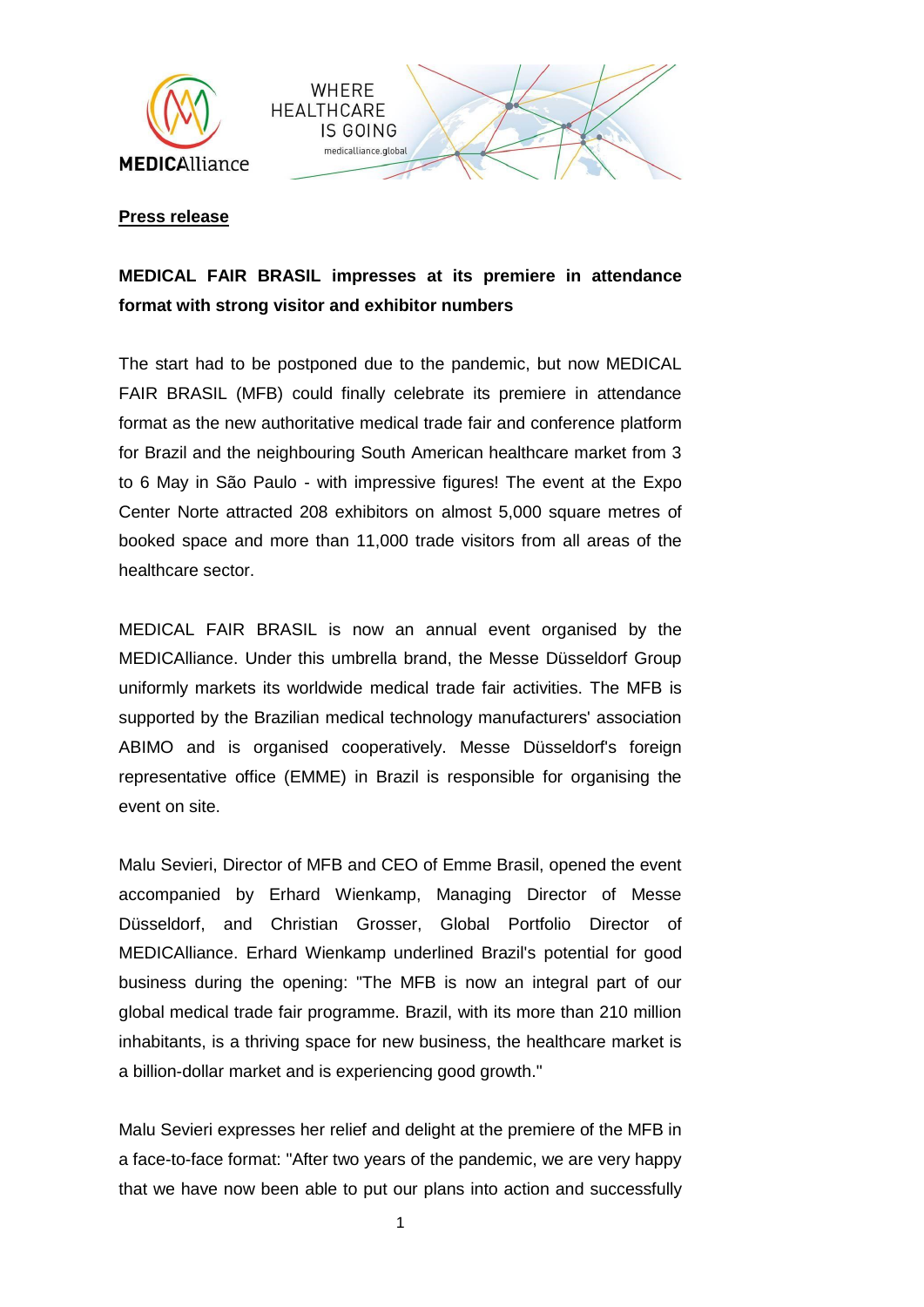launch the MFB. MFB 2022 provided a fitting stage for everyone to discuss the changes in the healthcare industry in recent years and to learn about the most important innovations for good healthcare."

In the exhibition halls, the companies presented many innovations for the product and subject areas of electromedicine and medical technology, diagnostic devices, medical-clinical equipment, clinical analysis laboratory equipment, physiotherapy, orthopaedic and rehabilitation technology, home care, consumables and disposables, hospital furniture, medical services and publications, information and communication technology and diagnostic tests. In addition, ambulance and rescue services provided information about their services.

## **Wide-ranging stage and conference programme**

As a fitting complement to the trade fair, the MFB's stage and conference programme also offered comprehensive opportunities for information and dialogue. The spectrum of topics ranged from questions of the digital transformation of the health sector, the use of robot technology in surgery to procedures for optimal patient care in the context of the Corona pandemic or even economic aspects such as the financing of health services.

With its overall offer and participation figures, MEDICAL FAIR BRASIL also met with broad approval from its partner associations.

Marcio Moreira, President of the Brazilian Association of Hospital Administrators (FBAH) sums up: "It was a very positive debut. I would like to thank Malu Sevieri, who launched the MFB together with Messe Düsseldorf. A good perspective is emerging from this. It is an excellent partnership that FBAH has with MFB."

The Superintendent of ABIMO - Brazilian Association of the Medical Devices Industry, Paulo Henrique Fraccaro, emphasises above all the